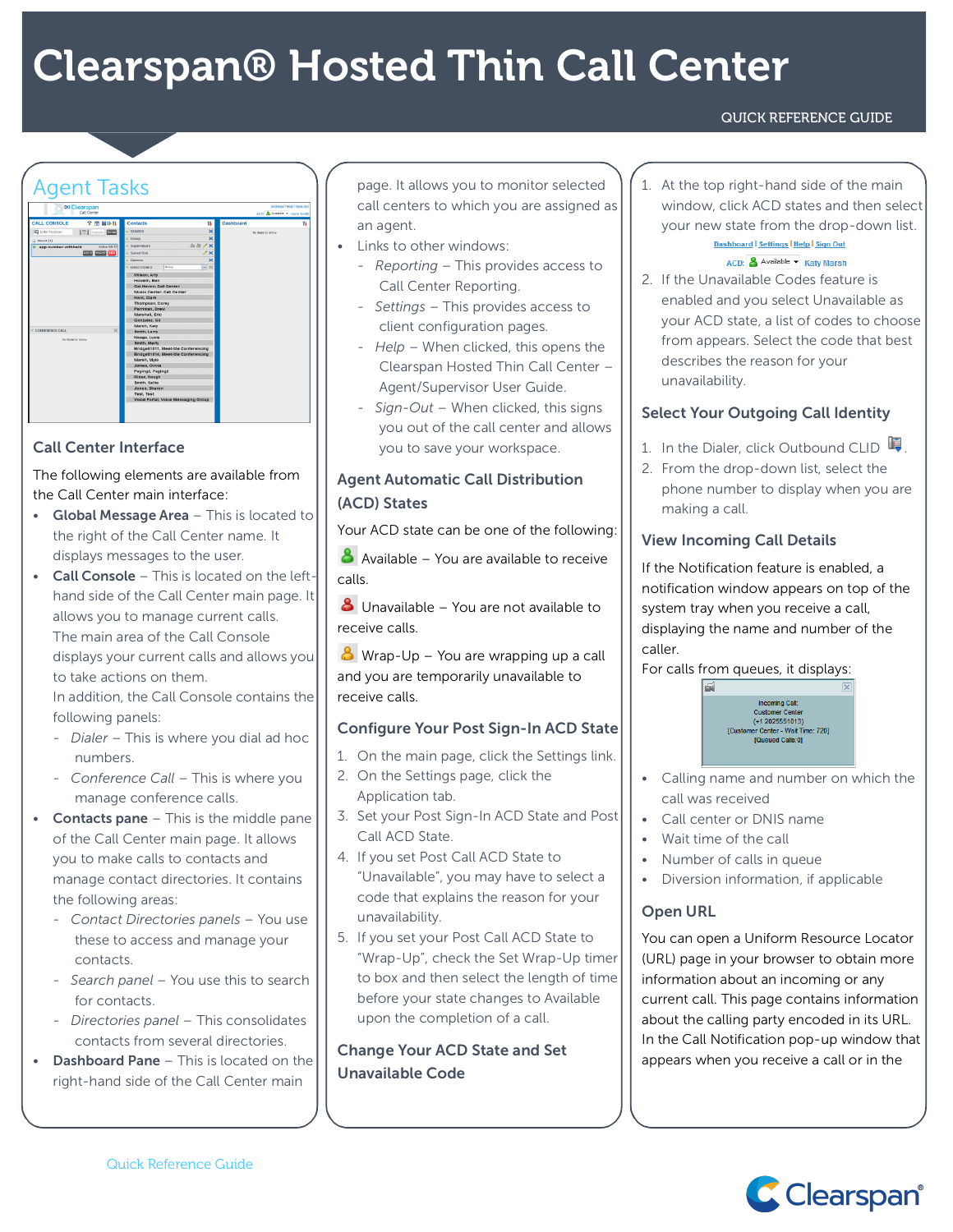Call Console for the target call, click Web

# Pop URL<sup>.....</sup>

#### Save vCard

When Outlook is running, you can save the caller's phone number and personal information as a vCard in Outlook.

In the Call Notification pop-up window that appears when you receive a call, click Add

 $vCard$  .

## Dial Ad Hoc Number

In the Dialer, enter the number to call and click Dial .

# Call Contact

- 1. In the Contacts pane, click the contact to call and then click CALL for that contact. This dials the contact's default number.
- 2. To dial the contact's mobile number or any other available number, click the right Call button and select the number from the list.

#### Redial Number

Up to 10 previously dialed numbers are available. In the Dialer, click the Redial button and then select a number from the list.

#### Dial from Call History

- 1. In the Call Console, click Call History  $\mathbb{R}$
- 2. In the Call History dialog box, select Missed Calls, Received Calls, or Placed Calls.
- 3. Click a call log to expand it and then click Call for that log.

## Dial from Search

- 1. Perform a search using the Search feature.
- 2. Click the target contact and then click Call for that contact.

#### Answer Call

Calls can be answered automatically or manually.

To answer calls automatically:

In the Call Console, click Auto Answer Note that this feature works only if your device is Advanced Call Control (ACC)-

compliant. In addition, if Auto Answer is enabled on the server, you must not enable Auto Answer in the client.

To answer a call manually:

Move the mouse over an incoming call and click ANS.

#### Blind Transfer Call

Calls can be blind transferred while active, held, or ringing (in).

- 1. To transfer the call to an ad hoc number, enter the number in the Dialer and then click Transfer.
- 2. To transfer the call to a contact, click a contact in one of the contact's directories and then click TXR for that contact.
- 3. Alternatively, to transfer the call to the contact's mobile or any other available number, click the right Transfer button

 $R<sub>a</sub>$  and select the number from the list.

#### Transfer Call with Consultation

#### Calls can be transferred while active, held, or ringing (in).

- 1. Dial the number or contact to transfer the call over to.
- 2. When the call is answered, speak to the party.
- 3. From the Call Console, select the original call.
- 4. Move the mouse over the new call and click TXR.

#### Transfer to Queue

- 1. From the Call Console, select the call to transfer.
- 2. In the Contacts pane, expand the Queues panel.
- 3. Click a queue to expand it and then click TXR for that queue.

#### Hold Call

This function is not available from a remote office.

In the Call Console, click **HOLD** for an active call.

#### Resume Call

This function is not available from a remote office.

In the Call Console, click **ANS** for a held call.

#### End Call

In the Call Console, move the mouse over a

call and click END

#### Generate Call Trace

To generate a call trace for a current call: In the Call Console, move the mouse over a call and click TRACE for that call. A call trace notification is generated, containing the name and address of the parties, the time stamp of the call, the call ID, and the system ID.

To generate a call trace for the last released call:

In the Call Console header, click Trace  $\frac{12}{11}$ .

# Tag ACD Call with Disposition Codes

More than one disposition code can be assigned to a call.

To assign disposition codes to a current call:

- 1. In the *Call Console*, click the call.
- 2. From the list that appears, select a disposition code. The code is applied to the call and sent to the server.

#### To assign disposition codes in Wrap-Up:

1. When in Wrap-Up, click Disposition

Code in the *Call Console header*.

2. From the drop-down list that appears, select a code. The code is applied to the last released call.

#### Start Three-Way Conference

- 1. In the Call Console, select one of the two calls to conference.
- 2. Move the mouse over the second, nonselected call and click CONF. The calls are moved to the *Conference Call* panel.

#### Add Participant to Conference

In the Call Console, move the mouse over a call and click CONF.

#### Hold or Resume Conference

- To hold a conference, click **HOLD** in the Conference Call panel header. The other parties continue their conversation.
- To resume a held conference, click **ANS**.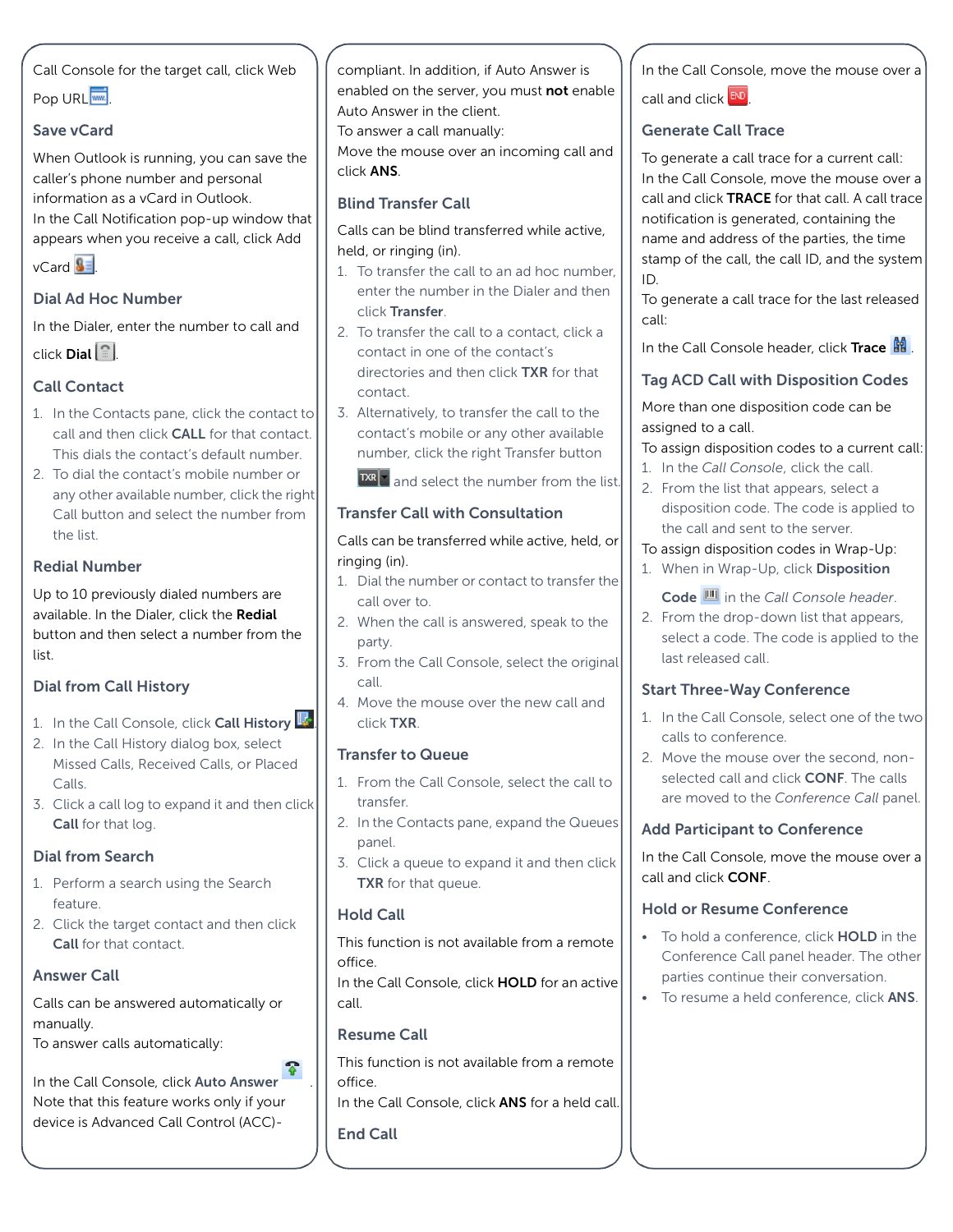#### Leave Conference

You can only leave a Three-Way conference. In the Conference Call panel, click LEAVE. The other parties continue their conversation and the calls are removed from the Conference Call panel.

## Drop Call from Conference

In the Conference Call panel, select a call

and then click END

#### Hold Conference Participant

In the Conference Call panel, move the mouse over the target call and then click HOLD.

#### Resume Conference Participant

In the Conference Call panel, move the mouse over the target call and then click ANS.

#### End Conference

In the Conference Call panel header, click

 $END$ 

. All calls are released.

## Monitor Supervisor Phone State

When escalating a call or making an emergency call, it is useful to know which supervisors are available to take calls.

- 1. In the Supervisors panel, click Edit  $\mathbb Z$ .
- 2. In the dialog box that appears, select the supervisors to monitor.
- 3. Click Save. The selected supervisors have their phone state displayed.

#### Phone States

# The possible contact phone states are  $\bigcirc$

Available,  $\bigcirc$  On a Call,  $\bigcirc$  Ringing,  $\bigcirc$  Do 4. Move the mouse over the call to the supervisor and click **CONF**. The call appears in the Call Console panel.

the supervisor.

supervisor.

call.

5. To hand over the call to the supervisor, click LEAVE in the *Conference Call* panel. The customer and the supervisor continue their conversation.

Blind Escalate Call to Supervisor:

a supervisor, or click an available supervisor and then click **ESC** for that supervisor. The new call appears in the

2. In the Call Console, select the original

3. Without waiting for the supervisor to answer, move the mouse over the call to the supervisor and then click TXR.

Escalate Call with Consultation

1. While on a call, click **Escalate**  $\mathbb{R}$  in the Supervisors panel to let the system select

2. When the call is answered, consult with

3. In the Call Console, select the original

4. Move the mouse over the new call and

Escalate Call with Conference or Hand

1. While on a call, click **Escalate**  $\mathbb{R}$  in the Supervisors panel to let the system select

2. When the call is answered, consult with

3. In the *Call Console*, select the original

a supervisor, or click an available supervisor and then click **ESC** for that

a supervisor, or click an available supervisor and then click **ESC** for that

Call Console.

supervisor.

call.

**Over** 

the supervisor.

then click TXR.

call.

1. While on a call, click **Escalate**  $\frac{a}{b}$  in the Supervisors panel to let the system select

# Escalate Call with Mid-Conference **Hold**

1. While on a call, click **Escalate**  $\mathbb{Z}_i$  in the Supervisors panel to let the system select a supervisor, or click an available

supervisor and then click **ESC** for that supervisor.

- 2. When the call is answered, consult with the supervisor.
- 3. In the *Call Console*, select the original call.
- 4. Move the mouse over the call to the supervisor and then click **CONF**.
- 5. To put the conference on hold, click HOLD in the Conference Call panel header. The other parties continue their conversation and the calls stay in the *Conference Call* panel.

# Camp on Busy Contact

- 1. In the Call Console, select the call to camp on.
- 2. In the Agents or Supervisors directory, move the mouse over a busy or ringing contact and then click CAMP. The call is camped and removed from the Call Console.
- 3. If the call timer expires before the call is answered, the call is recalled to your device and reappears in the Call Console.

# Sent E-mail to Contact

- 1. Expand the Group/Enterprise or Favorites tab, click a contact with e-mail, and then click EMAIL.
- 2. In the message window that appears, enter the required information and then click Send.

## Record Call

To record selected calls in Call Center, your Call Recording service has to be set to "On Demand" via the web portal.

In the Call Console, select the call to record and click Record.

## Pause Call Recording

In the Call Console, select a call that is being recorded and click Pause.

#### Resume Call Recording

In the Call Console, select a paused call and click Resume.

## Stop Call Recording

In the Call Console, select a paused call and click Stop.

# $\blacksquare$  Forwarding, and  $\bigcirc$  Unknown.

Not Disturb, **P**rivate,

## Make Emergency Call to Supervisor

While on a call, click **Emergency in** the Supervisors panel to let the system select a supervisor, or click an available supervisor and then click **EMER** for that supervisor.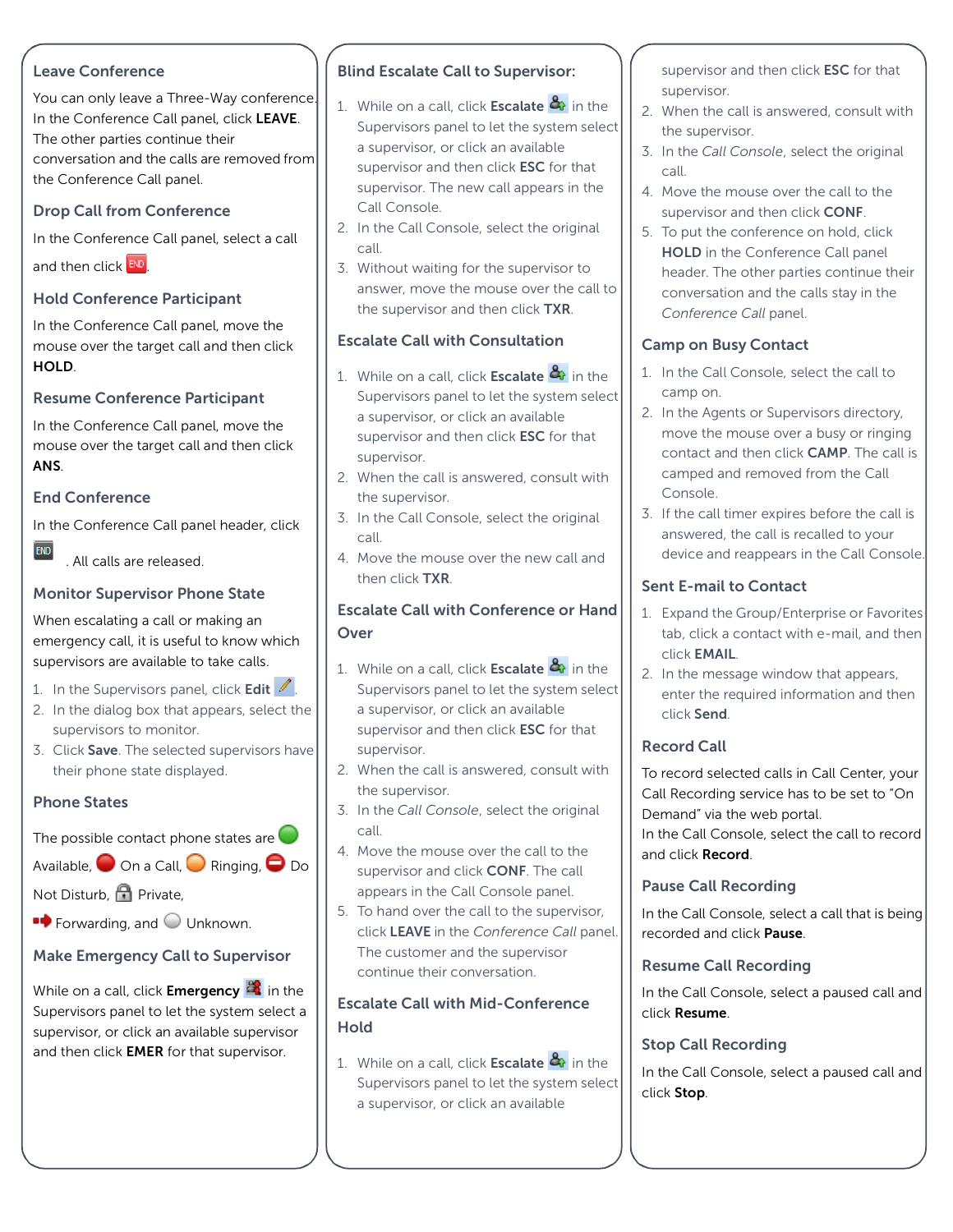#### Display Call History

Call History displays your placed, received, and missed calls.

- 1. In the Call Console, click Call History  $\mathbb{F}$ .
- 2. To view call logs in a group, select the group from the Show drop-down list.

## Delete Call History

- 1. In the Call Console, click Call History
- 2. To delete a specific call log, select the call log to delete in the Call History dialog

box and then click Delete  $\bullet$  for that call.

3. To delete all call logs, click Delete All.

# Monitor Call Centers

- 1. In the Dashboard pane, click Options and select the Select Queues option. The Select Queues dialog box appears.
- 2. Check the call centers you want to monitor and click Save.
- 3. Click Options **ii** again and click Select Visible Fields.
- 4. In the Select Fields dialog box, check Select All to display all performance indicators. Or to show or hide some performance indicators, check or uncheck the corresponding check boxes.
- 5. Click Save. The Dashboard displays the selected performance indicators for the selected call centers.



Your administrator can set yellow and red thresholds for some of the measurements. When a threshold is crossed, the measurement is displayed in the color corresponding to the crossed threshold. Red thresholds have higher severity that yellow thresholds. The fields that provide visual indicators are *Calls in Queue, Longest Waiting Time, EWT, AHT,*  and *ASA*.

## Show or Hide Contacts

1. At the top of the Contacts pane, click

Options **II**, select View and then Directories. Then check the directories you want visible and deselect the directories to hide.

2. To show or hide directory contents, click

Expand  $\triangleq$  or Collapse in the directory panel for that directory.

- 3. To display a directory in the Directories panel, select the directory from the dropdown list. To display all directories, select Show all.
- 4. To display a directory below the Call Console, select Show All in the Directories panel and click the **Pullout**

**Directory** button  $\Box$  for the target directory.

#### Search for Contacts

- 1. In the Search panel, select the directories to search from the drop-down list.
- 2. To restrict the search to contacts that start with the text to search for, check the Begins with box.
- 3. In the Search text box, enter the text to search for and press ENTER. You can enter partial information, such as part of a name or number. The text is matched against all attributes and the search results are displayed in the Search panel.
- 4. To clear the search results, click Reset .

Note that the search is not case-sensitive.

## Manage Speed Dial and Personal **Directories**

1. In the *Speed Dial* or *Personal panel*, click

Edit 1. The Edit Speed Dials/Edit Personal Contacts dialog box appears.

- 2. To add an entry, click Add. A new row appears.
	- For a *Speed Dial* entry, select the dial code and enter the number and description of the contact.
	- For a *Personal* entry, enter the name and number.
- 3. To delete an entry, select the entry, and click Delete.
- 4. To modify a Speed Dial entry, doubleclick the entry so that it can be edited and modify the information as required.

Note that you cannot modify a Personal entry.

# View and Change Security Classification of Calls

If you have the Security Classification service, you can view the security classification of your calls and change your current security classification in the Call Console.

- 1. To change your security classification, select a classification level from the Security Classification drop-down list.
- 2. The security classification of your current calls is recalculated.

# Instant Messaging

If you have an IM&P service assigned on Clearspan you can chat with your IM&P contacts and monitor the state of selected contacts.

# Monitor IM&P Contacts

To monitor their state, you need to first subscribe to the contact.

1. In the Instant Message panel, click Edit

**A.** The Edit Instant Message Contacts dialog box appears.

2. Click **Add** and enter the name and a valid IM&P ID of the contact in the new row. A subscription request is sent.

## Alternatively, click the state icon of an

unsubscribed contact .

# Set Your IM&P State and Message

- 1. Click the Presence box at the top righthand side of the main window and select your new state from the drop-down list.
- 2. Click Edit  $\mathbb Z$  next to the Presence box and enter a message to display to other IM&P users in the dialog box that appears.

#### IM&P States

The possible states are Available  $\Box$ , Busy

 $\Box$ , Away  $\Box$ , and Offline  $\Box$ . In addition, the following states are displayed in some directories for IM&P users you are not

monitoring: Not Subscribed and Pending Subscription  $\Box$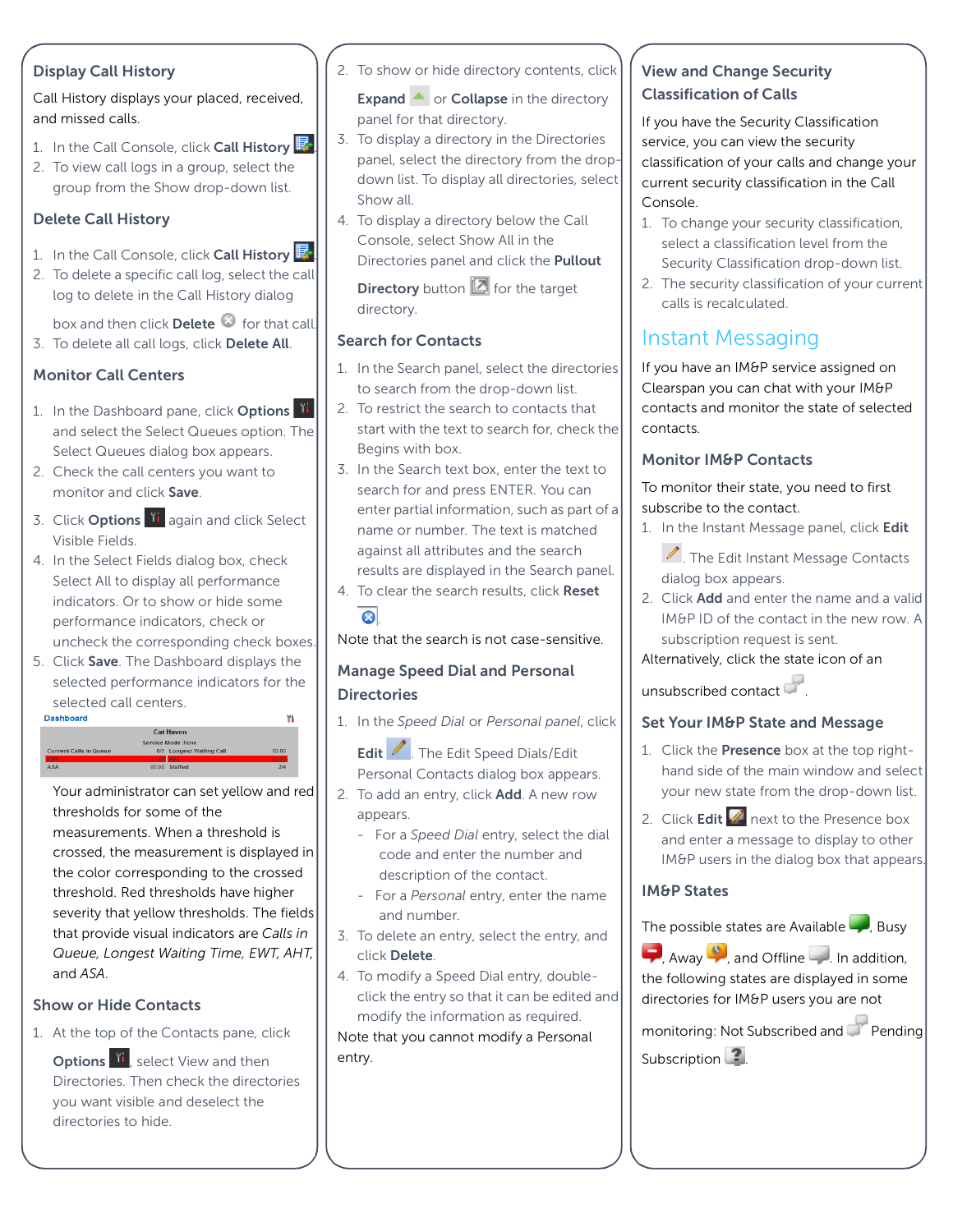#### Accept IM&P Subscription Request

When you receive a request from another user, click Yes in the dialog box that appears to accept the request. The contact is added to the *Instant Message* directory, if it is not yet there.

#### Chat with Contact

- 1. To chat with an IM&P contact, click the Chat button for the contact. A chat window appears.
- 2. Enter your message in the text box at the bottom of the window and press ENTER. You can have more than one chat window open. You can also accept chat requests from contacts.

#### Create a Multi-User Chat

- 1. Click the **Add** button in a Chat window. A drop-down list of available contacts appears.
- 2. Check the box next to each contact to invite to the chat and click the **Invite** button.
- 3. To leave a chat, close the dialog box.

# Supervisor Tasks



#### Monitor Agents

You monitor agents using the Agents panel located in the Contacts pane. This shows the real-time state of the agents who you supervise and it allows you to change the state of an agent.

To select agents to monitor:

1. In the Agents panel, click the **Edit** button

- 2. In the dialog box that appears, check the agents to monitor.
- 3. Click Save.

.

• The selected agents have their combined phone and ACD state displayed as

 $f$ ollows:  $\bigcirc$  Available, Busy,

Unavailable, or Sign-Out,  $\bigcirc$  Ringing or

Wrap-Up,  $\bigcirc$  Do Not Disturb,  $\bigcirc$  Private,

and **Forwarding.** Agents who are not

monitored have their state set to  $\bigcirc$ Unknown.

#### Change Agent's ACD State

1. In the *Agents panel*, click the agent and then click the ACD button for that agent.



- 2. From the drop-down list, select the new state.
- 3. If you selected *Unavailable*, you may also have to select an unavailability code.

#### View Agent Details

Clicking an agent expands the entry displaying all queues the agent is staffing, with the agent's join-in state in each queue and skill level in queues with skill-based routing; as well as the current calls, in order of arrival.

#### Make Agent Join/Leave Queue

- 1. In the *Agents* panel, click the target agent.
- 2. Click the Queue button. The *Agent Queue Membership* dialog box appears.
- 3. Check or uncheck the *Join* box in the row of the queue you want the agent to joint or leave and click Save.

#### Pick up Agent's Call

- 1. In the *Agents panel*, click an agent in the *Ringing state*.
- 2. Click ANS. The call appears in the *Call Console*.

#### Silently Monitor Agent's Current Call

The agent to monitor must have exactly one active call.

- 1. In the Contacts pane, expand the Agents panel.
- 2. Click the agent and then click SM for the selected agent.

A new call is created in the *Conference Call* panel. You are conferenced in to the call and muted.

#### Silently Monitor Agent's Next Call

In the *Agents panel*, click the target agent and then click *SMN*.

When the next call is received and answered by the agent, you are conferenced in to the call and your call is muted.

### Monitor Call Center's Next Call (Premium Call Center)

- 1. In the Contacts pane, expand the Queues panel and click the target call center to expand it.
- 2. Click the SMN for that call center. A monitoring call is established for the selected call center.

When the next call is received and answered by an agent, you are conferenced in to the call and your call is muted.

#### Un-mute Silently Monitored Call

While silently listening on a call, click BARGE in the *Conference Call* panel. You can now participate in the conversation.

#### Barge In on Agent's Call

The agent must have exactly one active call.

- 1. In the Contacts pane, expand the Agents panel.
- 2. Click the target agent and then click BARGE for that agent. You are conferenced in to the call.
- 3. To leave the conference, click LEAVE in the Conference Call panel.

#### View Agents and Queues Statistics

You can view real-time statistics for the monitored call centers and agents assigned to you, using the Dashboard window.



- The *Queue Summary* shows key performance indicators for each call center you manage.
- The *Agent Summary* shows key performance indicators for the supervised team of agents.

Note that by default, agent statistics are not displayed.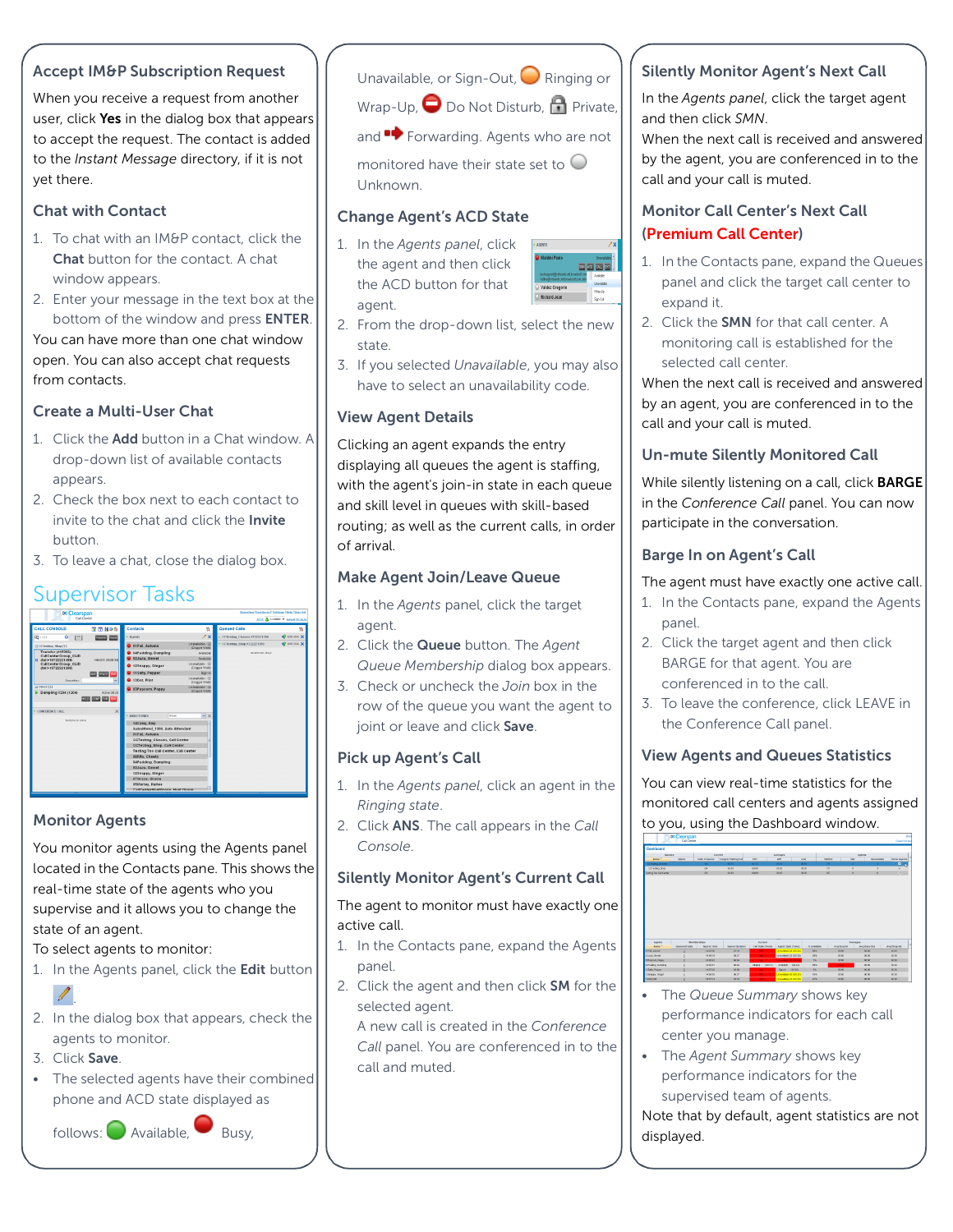#### To display agent statistics for a call center:

- 1. In the *Queue Summary*, check the *Show Agents* box in the row for that call center.
- 2. To hide signed-out agents, check the *Hide Signed Out Agents* box at the topright corner of the Dashboard.

The administrator can set yellow and red thresholds for some of the measurements. When a threshold is crossed, the measurement is displayed in the color corresponding to the crossed threshold. Red thresholds have higher severity than yellow thresholds.

- Queue fields for which thresholds can be set are *Calls in Queue*, *Longest Waiting Time*, *EWT*, *AHT*, and *ASA*.
- Agent fields for which thresholds can be set are Call State (Time) – On Call, Call State (Time) – Idle, Agent State (Time) – Unavailable, Avg Busy In, Avg Busy Out, and Avg Wrap-Up.

#### Navigate from Dashboard to Agent or **Queue**

In the Dashboard, click the link for the agent or queue. The main window is brought to the foreground and the selected agent is displayed and expanded in the Agents panel. If you clicked a queue, the queue is displayed and expanded in the Queued Calls pane listing calls in the queue.

#### Monitor Queues

The *Queued Calls* pane shows selected call centers that you are managing. Each call center is displayed in a separate panel. To select call centers to monitor:

1. At the top right-hand side of the *Queued*

*Calls* pane, click **Options If** and select *Edit Queue Favorite Dialog* from the menu.

- 2. In the dialog box that appears, check the call centers to display.
- 3. Click Save. The selected call centers appear in the *Queued Calls* pane.

#### The following information is displayed for each call center:

- Call center name and phone number
- Service Mode icon/button
- Message Waiting icon  $\frac{dP}{dr}$  (if there are new messages)

• Ratio of queued calls to call center's call capacity

The Service Mode icon displays the call center mode, which can be *Normal*, *Night Service*, *Night Service Override*, *Forced Forward*, and Holiday Service.

You expand a call center panel by clicking the Expand button for that panel. When expanded, the calls queued on that call center appear.

For each call, the following information is displayed:

- Call Status icon, which can be:
- $\bar{X}$  Call is waiting to be answered.
- **Message is being played to caller.**
- G Call was reordered.
- $\triangle$  Call was bounced.
- Name/number of the call center (or DNIS, if applicable) that was called
- Total call time, and in parentheses, the time in the current queue (when applicable)

#### Clicking a call expands the call to show additional data:

- Call priority bucket (Premium call center)
- Call position in queue
- Name
- Phone number of the calling party (if available)

#### Enable Night Service Override or Forced Forwarding

1. In the *Queued Calls* pane, click the

#### Service Mode <sup>19</sup> in a Call Center panel.

- 2. In the *Edit Queue Favorites* dialog box that appears, check *Night Service Override* or *Forced Forwarding* for each call center for which you want to enable the service(s).
- 3. For *Forced Forwarding*, enter the forwarding destination. Note that Forced Forwarding has precedence over Night Service Override.

# Promote Call in Queue (Premium Call Center)

- 1. In the *Queued Calls* pane, expand a *Call Center* panel.
- 2. Click the call to promote and then click PROMOTE. The queued call is moved to the end of the next highest priority bucket.

## Position Call in Queue

- 1. In the *Queued Calls* pane, expand a *Call Center* panel.
- 2. Click the target call and then click REORDER for that call.
- 3. From the drop-down list that appears, select a new position. The call is placed at the new position in the queue. Note that you cannot place a call ahead of a

bounced call.

# Transfer Call to Top of Queue

- 1. In the *Queued Calls* pane, expand a *Call Center* panel.
- 2. Click the target call and then click REORDER for that call.
- 3. From the drop-down list that appears, select Send to Front.

## Retrieve Call from Queue

- 1. In the Queued Calls pane, expand a Call Center panel.
- 2. Click the target call, then click RETRIEVE. The call appears in the *Call Console*; treat it as any other call.

## Transfer Call from Queue to Agent

- 1. In the *Queued Calls* pane, select the call to transfer.
- 2. In the *Contacts* pane, expand the Agents panel.
- 3. Click the target agent and then click TXR for that agent.

# Transfer Call from Queue to Ad-Hoc Number

- 1. In the *Queued Calls* pane, select the call to transfer.
- 2. In the *Dialer*, enter the number and click Transfer.